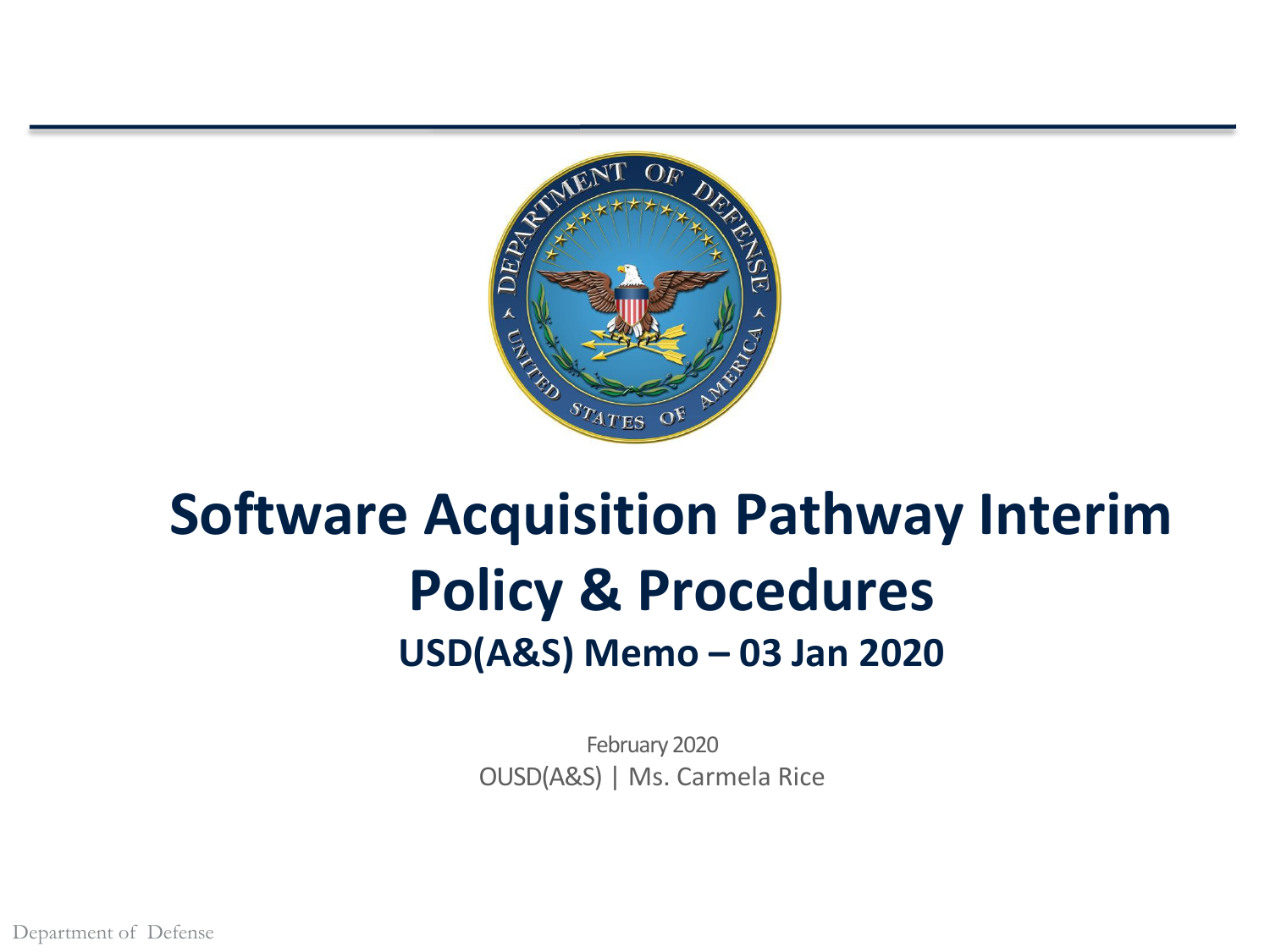### **Authority for Continuous Integration & Delivery of Software Applications & Upgrades to Embedded Systems**

#### **Subtitle A-Acquisition Policy and Management**

#### SEC. 800. AUTHORITY FOR CONTINUOUS INTEGRATION AND DELIVERY OF SOFTWARE APPLICATIONS AND UPGRADES TO **EMBEDDED SYSTEMS.**

(a) SOFTWARE ACQUISITION AND DEVELOPMENT PATHWAYS.-The Secretary of Defense shall establish pathways as described under subsection (b) to provide for the efficient and effective acquisition, development, integration, and timely delivery of secure software. Such a pathway shall include the following:

(1) USE OF PROVEN TECHNOLOGIES AND SOLUTIONS .- A pathway established under this section shall provide for the use of proven technologies and solutions to continuously engineer and deliver capabilities in software.

(2) USE OF AUTHORITY.-In using the authority under this section, the Secretary shall consider how such use will-

(A) initiate the engineering of new software capabilities quickly;

(B) demonstrate the viability and effectiveness of such capabilities for operational use not later than one year after the date on which funds are first obligated to acquire or develop software; and

(C) allow for the continuous updating and delivery of new capabilities not less frequently than annually to iteratively meet a requirement.

(3) TREATMENT NOT AS MAJOR DEFENSE ACQUISITION PRO-GRAM.-Software acquired or developed using the authority under this section shall not be treated as a major defense acquisition program for purposes of section 2430 of title 10, United States Code, or Department of Defense Directive 5000.01 without the specific direction of the Under Secretary of Defense for Acquisition and Sustainment or a Senior Acquisition Executive.

(4) RISK-BASED APPROACH.-The Secretary of Defense shall use a risk-based approach for the consideration of innovative technologies and new capabilities for software to be acquired or developed under this authority to meet needs communicated by the Joint Chiefs of Staff and the combatant commanders.

### **NDAA FY20 Sec 800**

**<https://www.congress.gov/bill/116th-congress/senate-bill/1790/text>**

**Became Public Law 116-91 December 20, 2019**

Language example extracts:

"The SECDEF shall establish pathways … for the efficient & effective acquisition, development, integration, and timely delivery of secure software."

"Software acquisition or development conducted under the authority of this section **shall not be subject to the JCIDS**, except pursuant to a modified process …"

"Software acquired or developed using the authority under this section **shall not be treated as a major defense acquisition program** for purposes of section 2430 of title 10, United States Code…"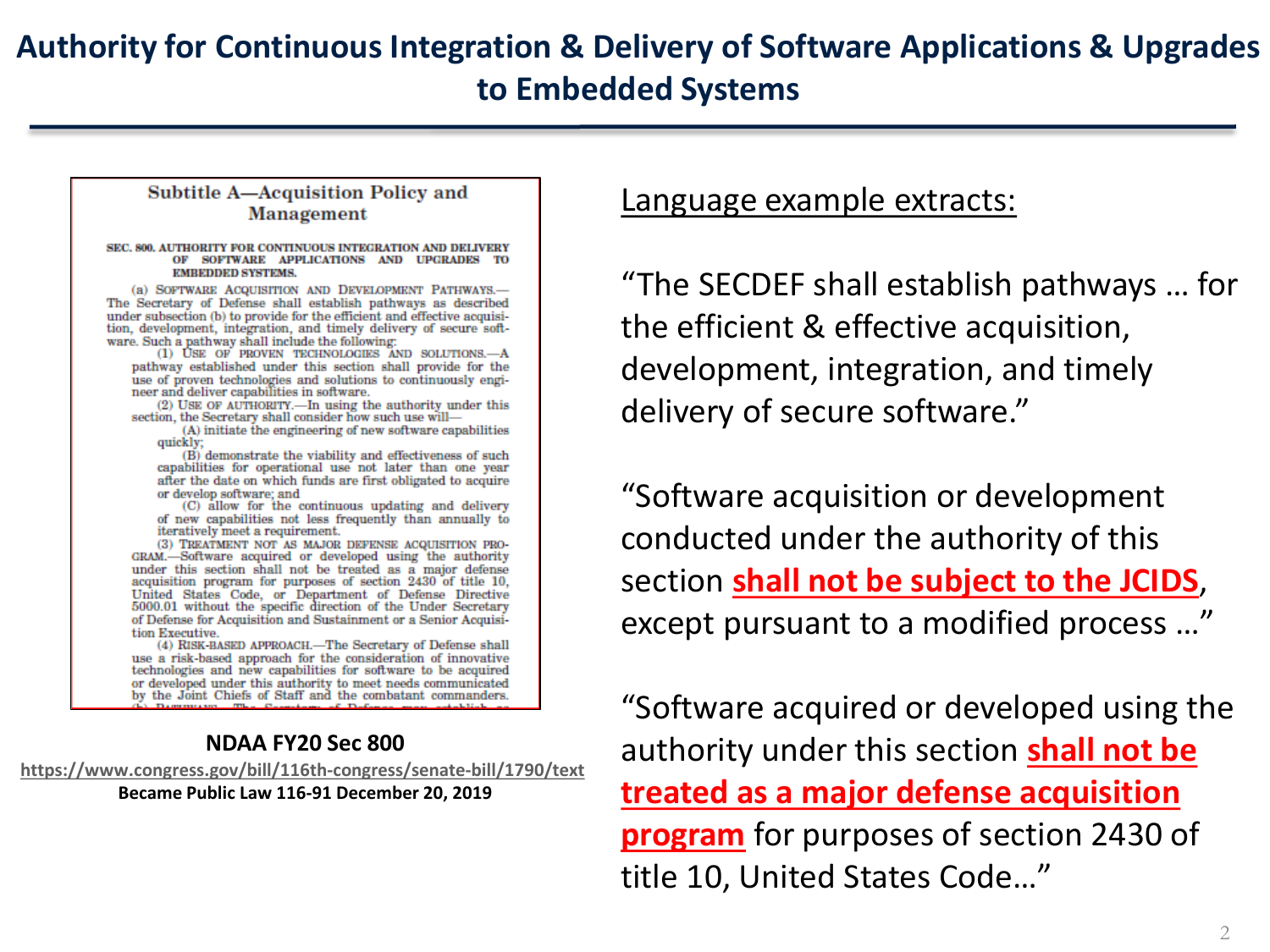

# **Adaptive Acquisition Framework**

### Enable Execution at the Speed of Relevance

#### **Tenets of the Defense Acquisition System**

3. Empower Program Managers 6. Emphasize Sustainment

- 1. Simplify Acquisition Policy
- 2. Tailor Acquisition Approaches 5. Active Risk Management
- 4. Data Driven Analysis
- **DoDD 5000.01:** *The Defense Acquisition System*

**DoDI 5000.02:** *Operation of the Adaptive Acquisition Framework*

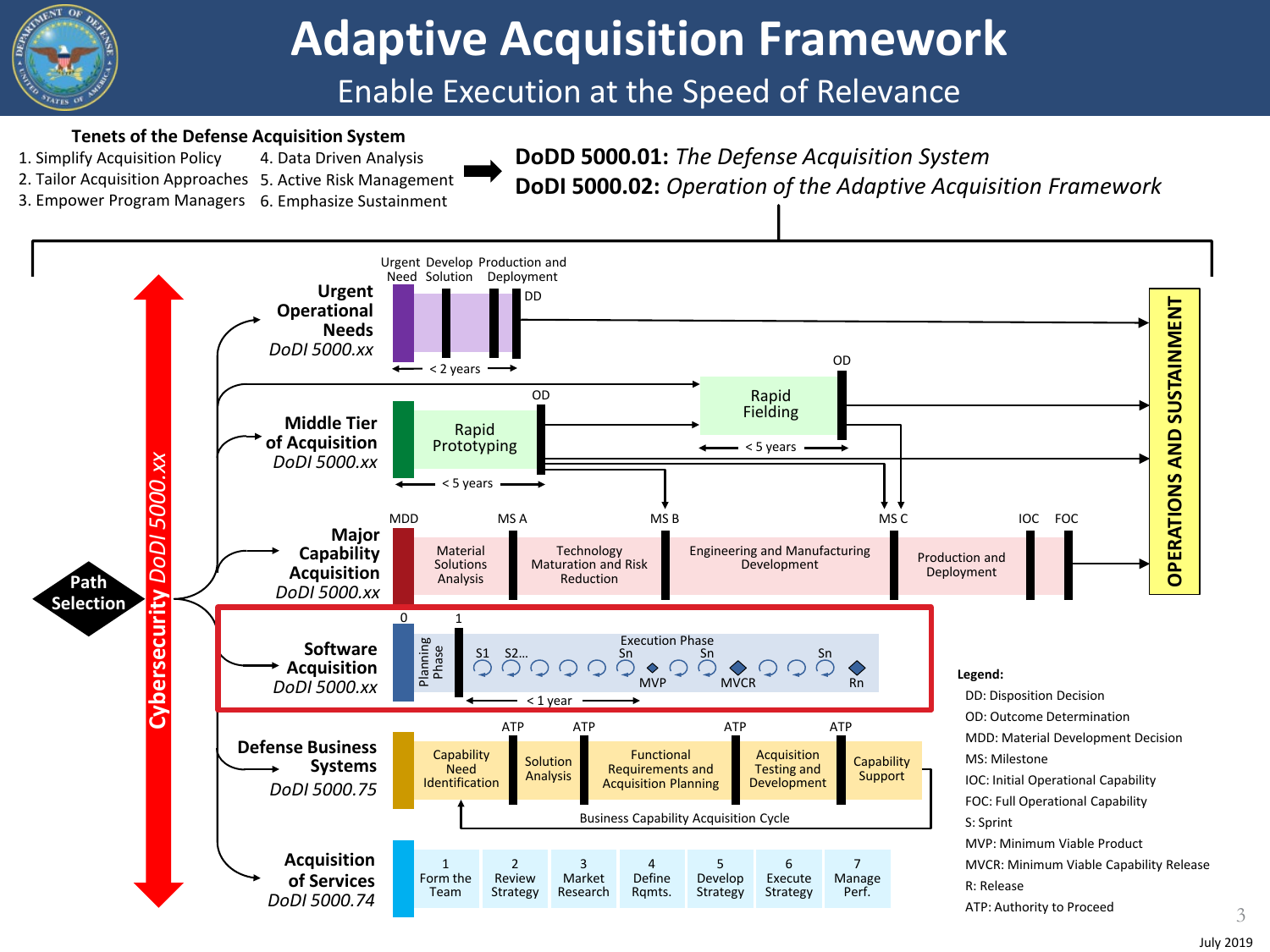## **Software Acquisition Pathway Interim Policy Guiding Principles**

- No Milestones
- Minimal OSD oversight
- Secure software
- Automated test
- User involvement
- Faster delivery
- Streamlined Activities
- Consistent with Agile Tenets
- Artifacts allow CAE to assess risk
- Establish a framework to assess risk for software
- Emphasis on leveraging Enterprise solutions and services

### *Aligning User Needs and Software Development*



SW Development Infrastructure, and Enterprise Services

CNS: Capability Needs Statement; UA: User Agreement; MVP: Minimum Viable Product; MVCR: Minimum Viable Capability Release: VA: Value Assessment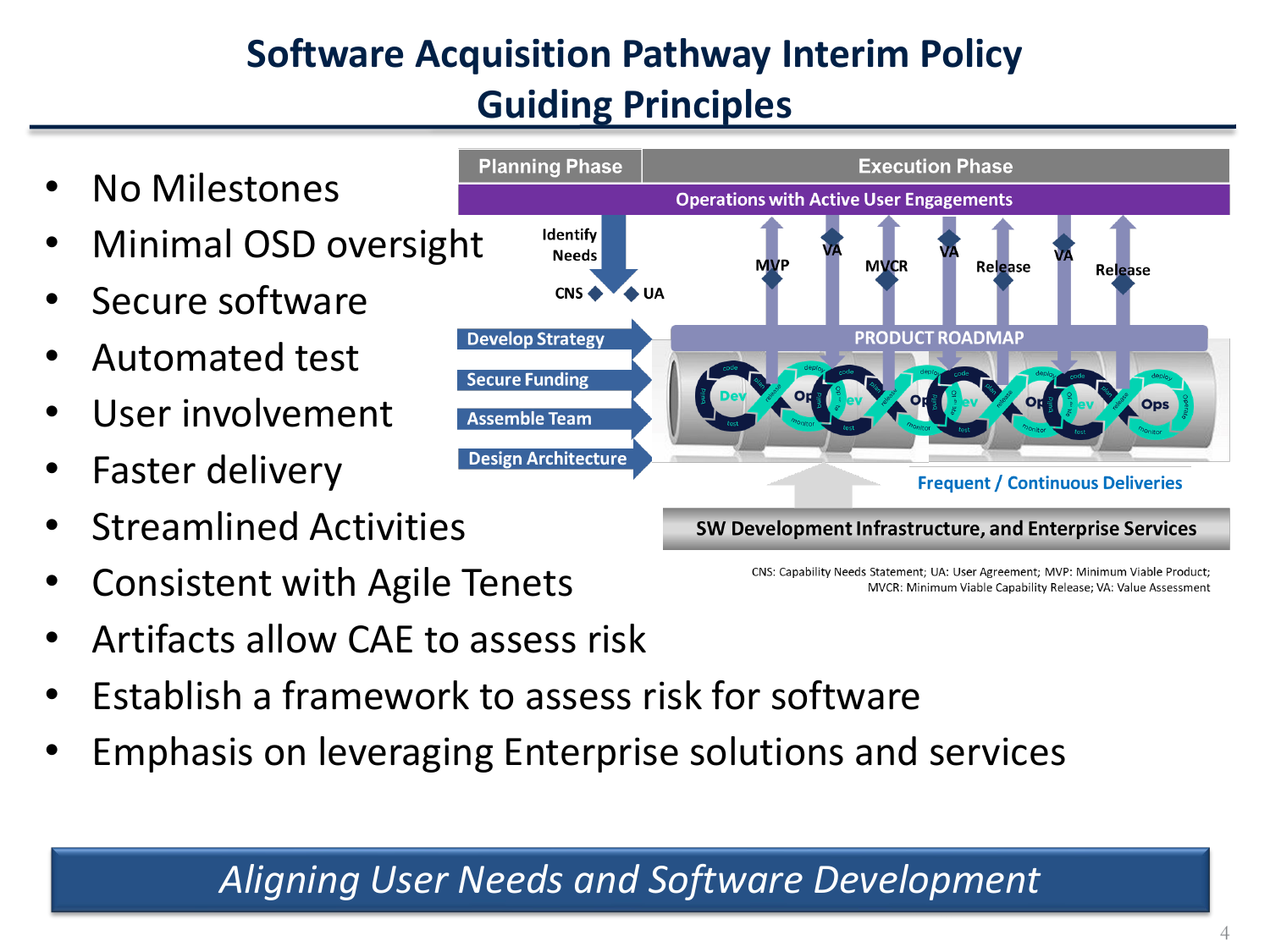Software-intensive systems include software-only systems, such as Command & Control (C2) software or applications; weapon system software, such as smart munitions, fire control systems, remote weapon stations, and/or networked munitions, Intelligence, Surveillance, and Reconnaissance (ISR) software, embedded mission planning software or embedded Situational Awareness software; and any other custom-developed software running on commercial or modified commercial hardware.

Software programs that meet the definition of a Defense Business System (DBS) and primarily acquire Commercial-Off-The-Shelf (COTS) components will follow DoDI 5000.75 procedures but may elect to use this pathway for custom developed software.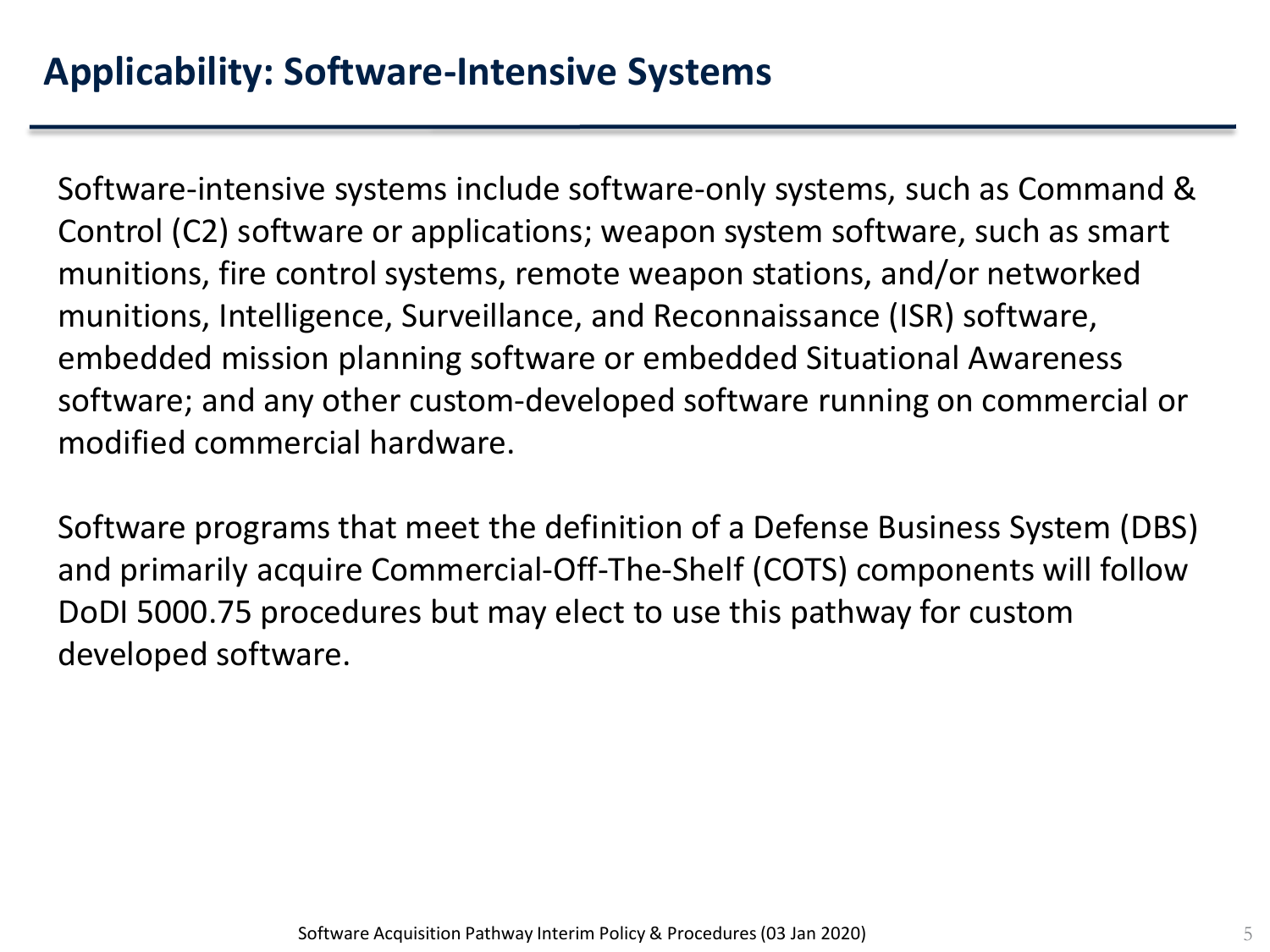# **Policy Purpose**

1

2

3

**THIS INTERIM POLICY, IN ACCORDANCE WITH THE AUTHORITY IN DOD DIRECTIVE 5134.01, DEPSECDEF Memo (Jul 13, 2018), and Section 800 of the National Defense Authorization Act for FY20 establishes direction, responsibilities, and procedures for the management of the Software Acquisition Pathway. It will be replaced by issuance of a DoD Instruction within a year of signature of this memo.**

> Simplifies the acquisition model to enable continuous integration and delivery of software capability on timelines relevant to the Warfighter/end user.

Establishes the Software Acquisition Pathway as the preferred path for acquisition and development of software-intensive systems.

Establishes business decision artifacts to manage risk and enable successful software acquisition and development.

#### **TWO-PHASE PATHWAY:**

**PLANNING** focuses on understanding the users' /systems' needs and planning the approach to deliver capabilities to meet those needs .

**EXECUTION** focuses on scoping, developing and deploying an MVP and MVCR to the Warfighter/end-user as quickly as possible.



MVP= Minimum Viable Product. MVCR= Minimum Viable Capability Release

Software Acquisition Pathway Interim Policy & Procedures (03 Jan 2020)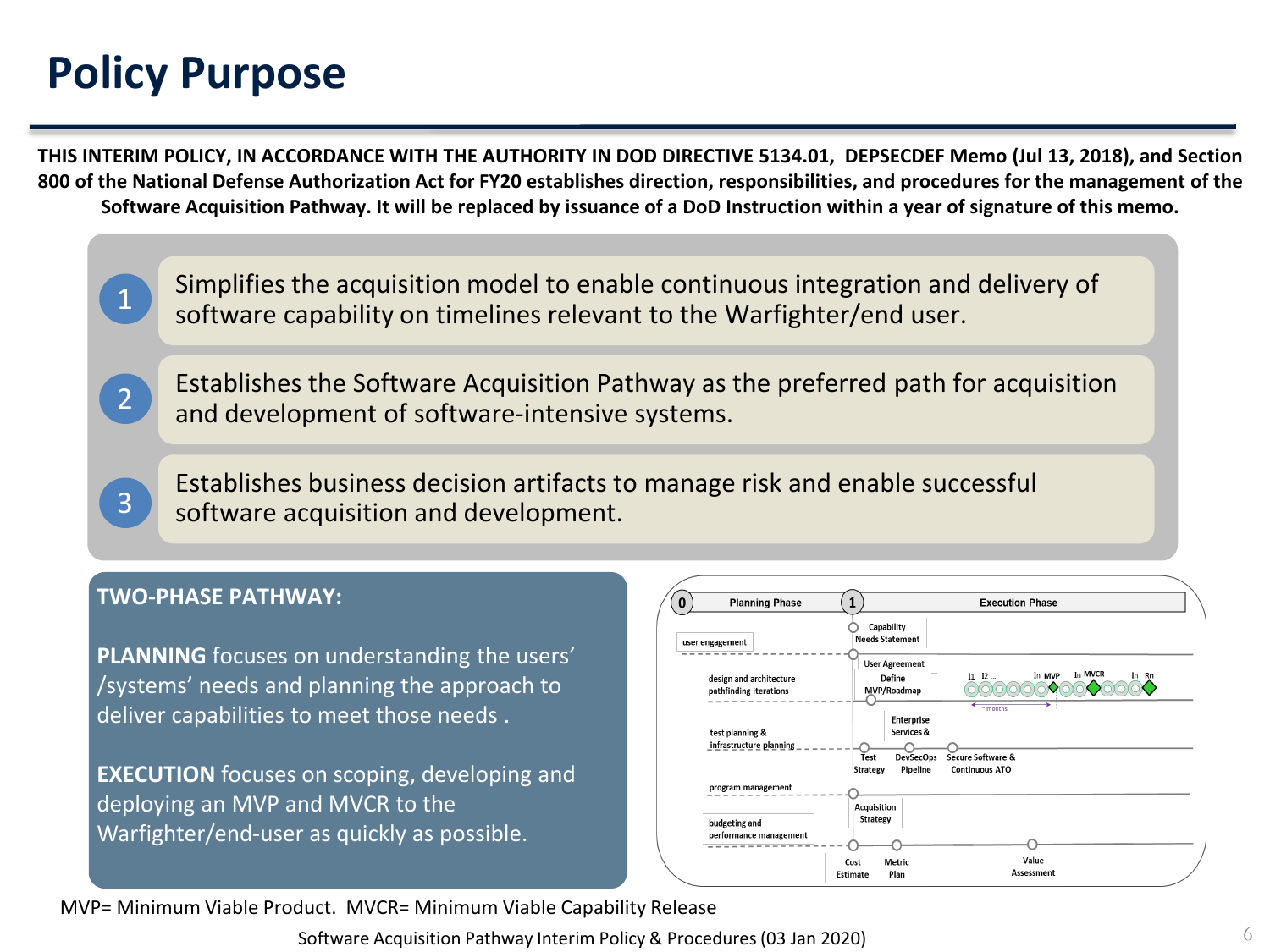### **PLANNING PHASE**

Assess the needs of users and system capabilities and develop a Capability Needs Statement, User Agreement, Acquisition Strategy, and Cost Estimates

| $\overline{1}$<br><b>Solution</b> Capability Needs Statement |  |
|--------------------------------------------------------------|--|
|--------------------------------------------------------------|--|

2 **User Agreement** 

3 Acquisition Strategy

### 4 Cost Estimates

### **EXECUTION PHASE**

Define, develop, and deploy a Minimum Viable Product (MVP) & a Minimum Viable Capability Release (MVCR) to the Warfighter/end-user with subsequent releases to add further sets of capabilities

Enterprise Services and DevSecOps

| ment | 5  | ETTLE DITSE SETVICES ATTUMPEDUS<br>Pipeline                                                              |
|------|----|----------------------------------------------------------------------------------------------------------|
|      | 6  | Minimum Viable Product (MVP),<br><b>Minimum Viable Capability Release</b><br>(MVCR), and Product Roadmap |
|      |    | <b>Test Strategy</b>                                                                                     |
|      | 8  | Secure Software & Cyber Security Plan                                                                    |
|      | 9  | <b>Metrics Plan</b>                                                                                      |
|      | 10 | <b>Value Assessment</b>                                                                                  |
|      |    |                                                                                                          |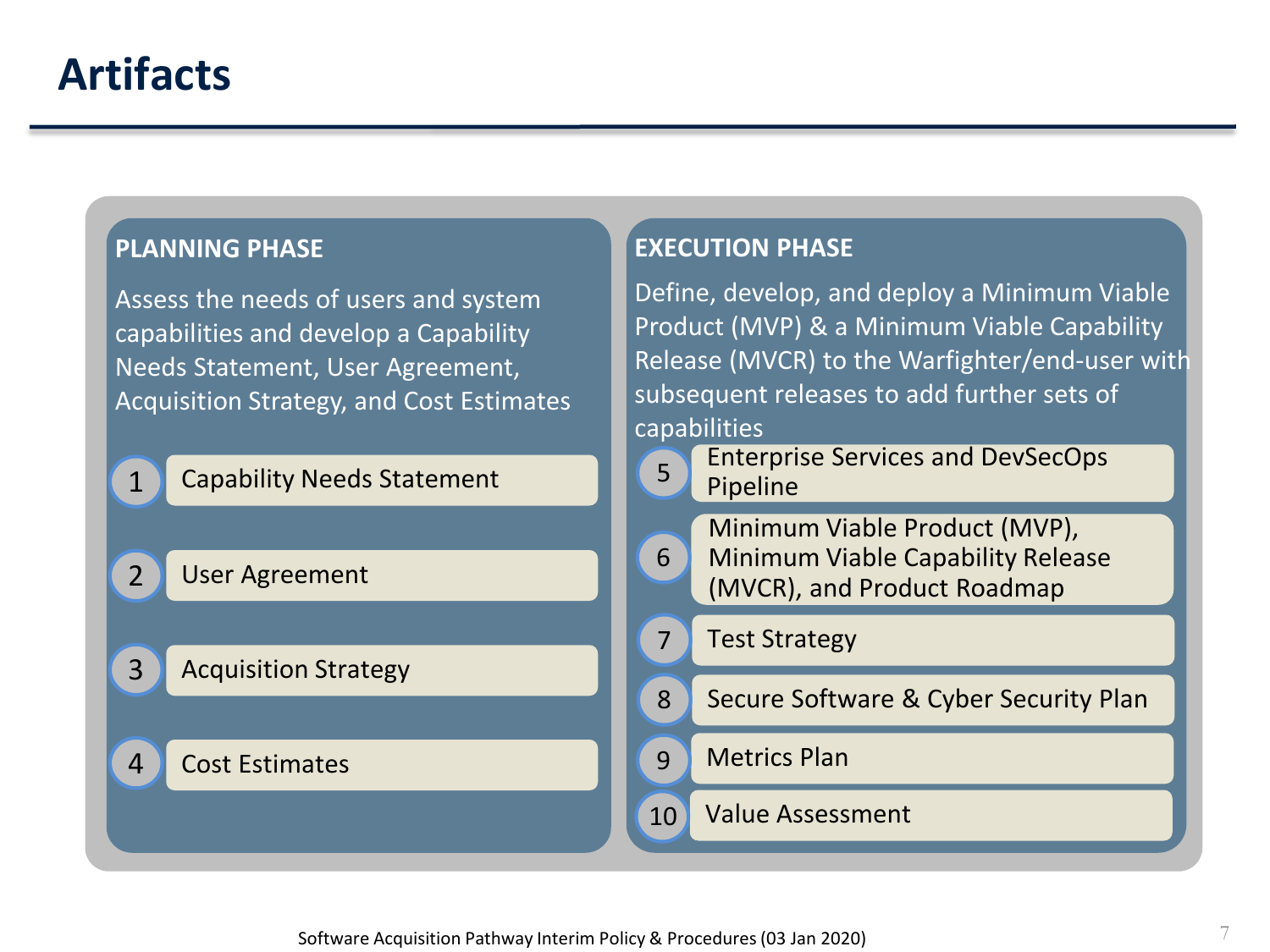# **PATH FORWARD**

- Pilot the Policy for the next 6-8 months
	- Some programs are considering adoption
- Conduct Forums with all of the services to resolve concerns
	- Vignette Walk-thrus
	- Wargames
- Collect lessons learned from early adopters
	- Publish Agile Guidebook
	- Keep website current with lessons learned
- Refine policy and Draft DoD Instruction
	- Collaborative development with Services and OSD Functionals
	- Collaboration with industry

### *Issue DoD Instruction By December 2020*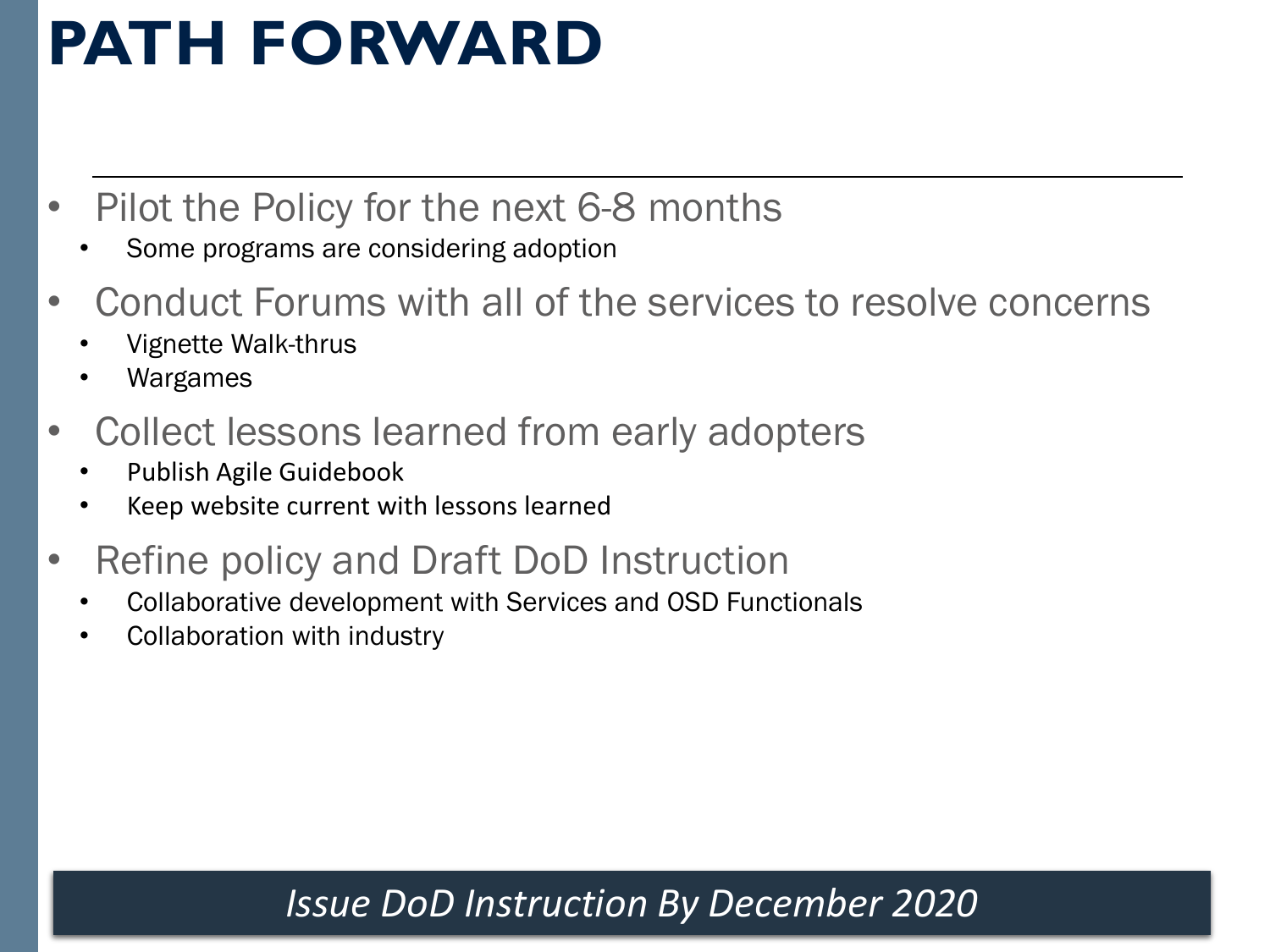# **NDAA FY20 Sec 800 – Report to Congress**

- (1) IN GENERAL.—Not later than October 15, 2020, the Under Secretary of Defense for Acquisition and Sustainment, in consultation with the secretaries of the military departments and other appropriate officials, shall report on the use of the authority under this section using the initial guidance issued under subsection (d).
- (2) ELEMENTS.—The report required under paragraph (1) shall include the following elements:
	- (A) The final guidance required by subsection (d)(2), including a description of the treatment of use of the authority that was initiated before such final guidance was issued.
	- (B) A summary of how the authority under this section has been used, including a list of the cost estimate, schedule for development, testing and delivery, and key management risks for each initiative conducted pursuant to such authority.
	- (C) Accomplishments from and challenges to using the authority under this section, including organizational, cultural, talent, infrastructure, testing, and training considerations.
	- (D) Recommendations for legislative changes to the authority under this section.
	- (E) Recommendations for regulatory changes to the authority under this section to promote effective development and deployment of software acquired or developed under this section.